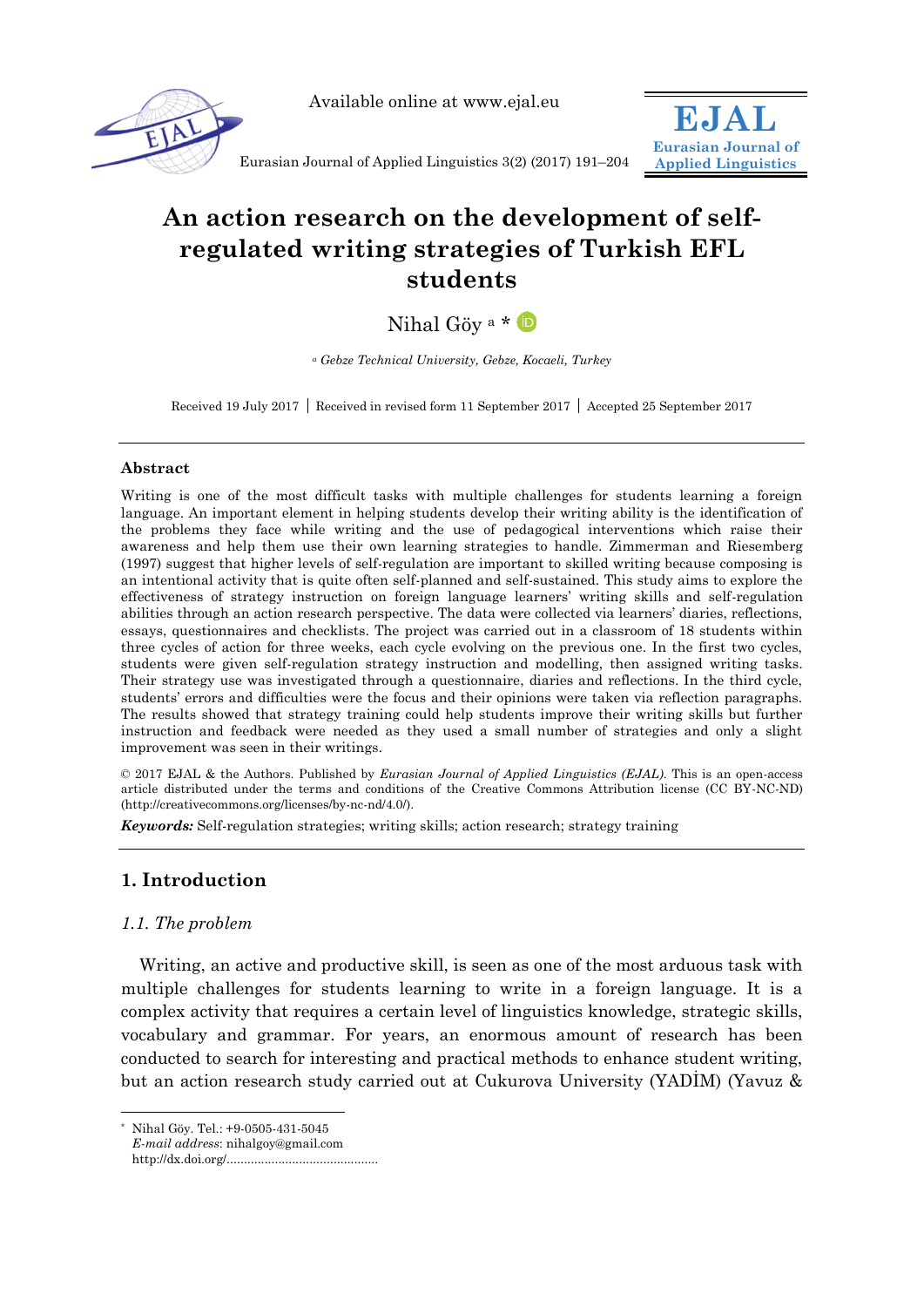Genç, 1998), students are likely to continue to have negative attitudes towards writing towards writing no matter what methods are used. They are usually afraid of making errors and they lack self-efficacy in writing. An essential element in helping students develop their writing ability and increase their motivation is the identification of the problems they face in their writing and the use of pedagogical interventions which raise their awareness and learning strategy use. However, these are not enough. As approved by a number of research, self-regulation skills are crucial to write well. Zimmerman, Bonner and Kovarch (1996) claimed that "many students who have knowledge of a learning strategy will not continue to use it unless their knowledge leads to appropriate goal setting, accurate strategic process and outcome self-monitoring and greater self-efficacy" (p. 10).

There are a number of different definitions and models of self-regulated learning strategies (SRL), but a general working definition is provided by Wolters, Pintrich, & Karabenick (2003) which is "an active, constructive process whereby learners set goals for their learning and then attempt to monitor, regulate and control their cognition, motivation and behavior, guided and constrained by their goals and the contextual features in the environment". In short, students who are metacognitively, motivationally and behaviorally active participants of their own learning process can be ascribed as self-regulated learners. They can understand the strategies and environments necessary for their learning, and feel capable of performing to their personal standards. Most of the research on learning strategies focused on cognitive and metacognitive strategies. However, in social cognitive theory of academic selfregulation, students regulate their motivational, affective, social processes as well as cognitive aspects (Zimmerman, 1986).

Instruction in writing strategies and verbal self-guidance has been proved to be effective on the enhancement of self-efficacy perceptions and improvement of writing skills in terms of schematic structure and quality of compositions. In their study, Nguyen and Gu (2013) found that strategy-based instruction in the form of training learnings in task-specific metacognitive self-regulation improved both learners' autonomy in learning and their writing ability. Therefore, the present study sought to clarify how self-regulatory mechanisms through which instruction in strategies for essay writing fosters writing skills. Zimmerman and Martinez-Pons (1986) found the evidence of 10 self-regulated learning strategies which are highly correlated with the academic achievements of students which will be the basis of the current action research project.

## *1.2. Review of Literature*

Drawn upon sociocognitive and sociocultural approaches, definition of selfregulation in second language acquisition context is taken from Wang, Quach and Rolston (2009) as "a person's continuous adjustment of the use of language-learning strategies to achieve the self-set goals through interactions with their peers and adults across social and cultural contexts". Research indicates that there are several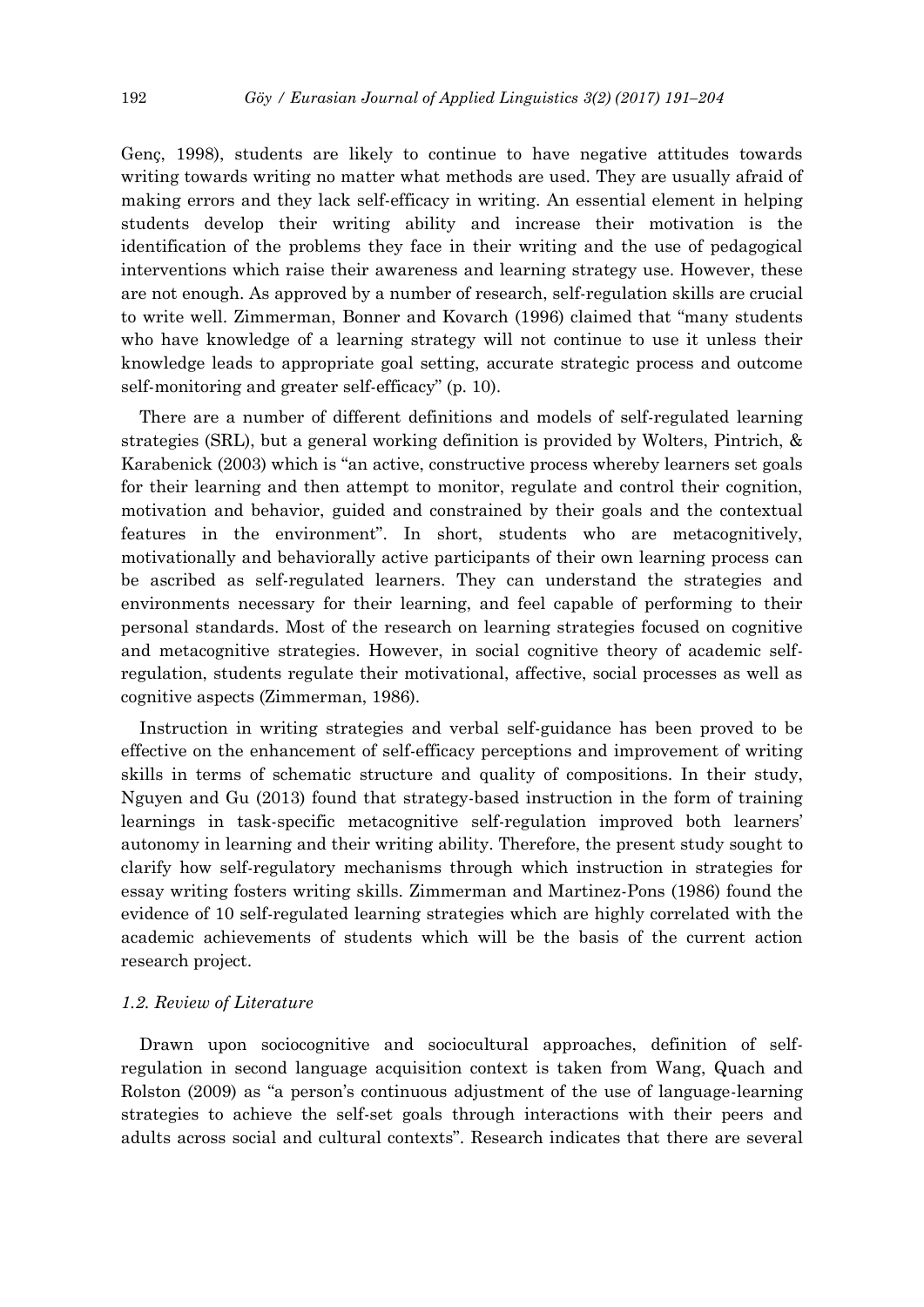factors on the choices and frequencies of self-regulated language learning strategies including cultural context, classroom environment, home environment, teaching methods, and other individual factors like age, gender, intrinsic and extrinsic motivation, self-efficacy beliefs (Huang & Chang, 1998; Nyikos & Oxford, 1993; Zimmerman, Bandura, & Martinez-Pons, 1992).

Studies also suggest that academic achievements are highly correlated with SRL strategies, so teaching students how to use these strategies effectively has a significant impact on students' performances and self-efficacy beliefs which in turn helps them become more self-regulated and autonomous. (Paris & Paris, 2001; Travers & Sheckley, 2000; Wang, Quach & Rolston, 2009; Wood, Bandura & Bailey, 1990). A great deal of literature reports pedagogical interventions and effective instructional strategies to promote self-regulation for students including direct instruction and modeling, monitoring and feedback, reflection and guidance. (Boekaerts & Corno, 2005; Cleary & Zimmerman, 2004; Graham, Harris, & Mason, 2004; O'Malley, 1987; Pintrich, 2000; Schunk & Ertmer, 2000; Tonks & Taboada, 2011; Zimmerman & Bandura, 1994).

Although there has been a great deal of research on SRL strategies in academic context, limited research can be found on their benefits for specific language skills of English as a foreign language (EFL) learners with task-specific instruction in real classroom context. As for the particular concern of the present article, many instructional recommendations to increase the quality of EFL students' writing have included teaching writing strategies, developing motivation and modeling, and promoting active engagement and higher-order thinking (Hammann, 2005). A combination of all these recommendations for the improvement of students' writing performances brings about the umbrella term SRL which "integrates learning behaviors or strategies, motivation, and metacognition" (Hammann, 2005).

Instruction in self-regulatory strategies for writing, therefore, is highly recommended in the literature (Boekaerts & Corno, 2005; Hammann, 2005; Zimmerman, 2008; Zimmerman & Risemberg, 1997). Students who have the knowledge about SRL strategies may become well-organized, generate content, use materials like technology or library more effectively, and reflect on their own performance leading to improvement. Based on the recommendations about direct instruction of SRL strategies, this study was designed in a way to see how students benefit from task specific SRL strategy instructions to improve the quality of their writing tasks within a real language classroom setting.

# *1.3. Research Questions*

Students of Architecture Faculty in Amasya University take a one-year English education before they start their own program. These students take a placement test at the beginning of the school year and streamed into different classes based on their levels. The situation described here is for an elementary level preparatory class with 20 students who take 26 hours of English a week.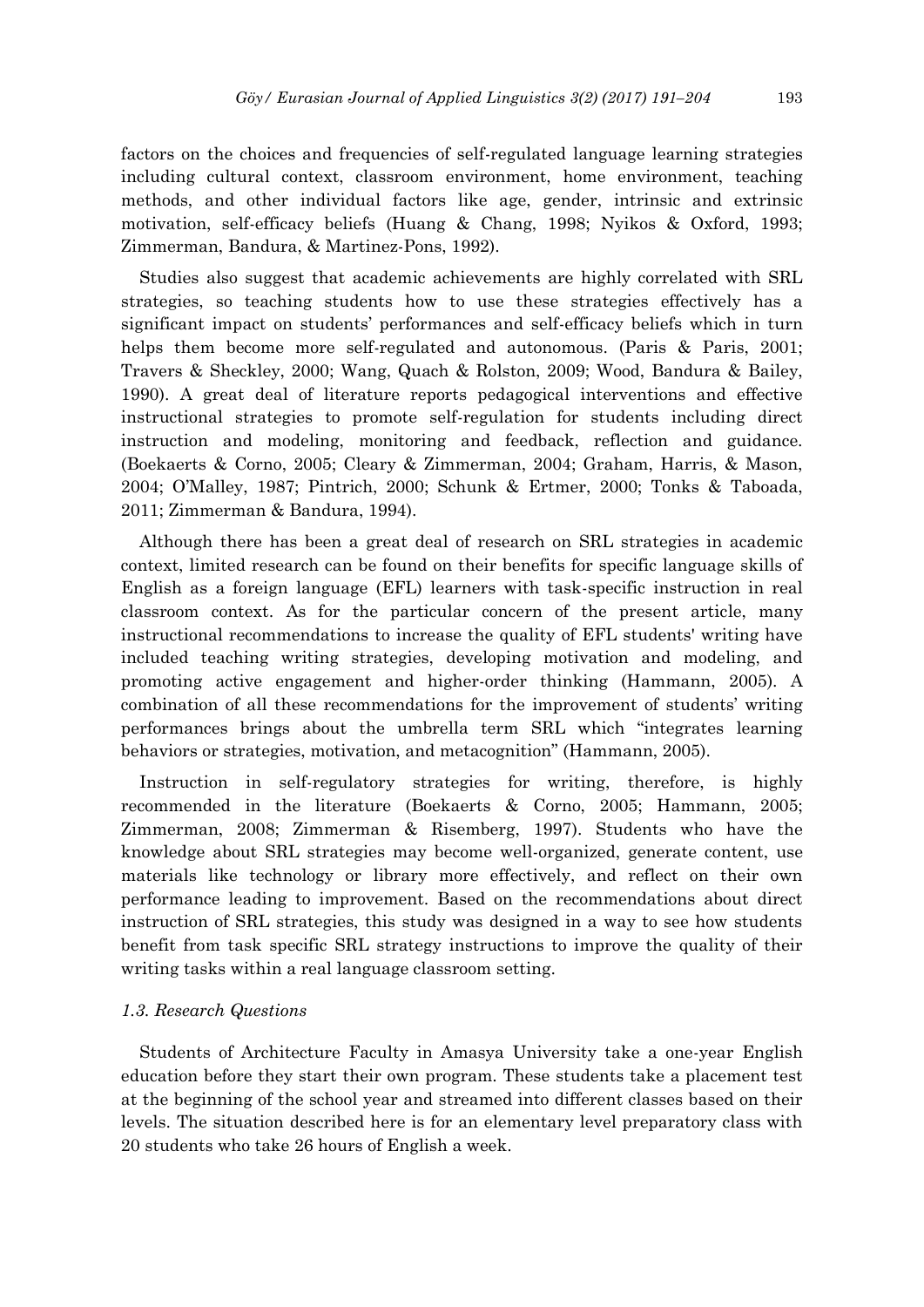When the students first took the placement test, most of them could hardly introduce themselves and others or talk about their families, hometowns. Their grammar and vocabulary test scores were also very low. The situation was worse for writing. Almost none of the student wrote anything for the writing tasks which were just about their lives and personal details. However, in six weeks they made a great progress as could be seen on their mid-term exam scores. In the first mid-term exam, they could make conversations with their peers, do well on the test and understand a reading passage. However, there was little or no progress on their writings. Mean scores of their writings in the mid-term exam was as low as 3.6 out of 10. The writings given as homework were also very poor in terms of structure, content and organization of ideas.

Their failure in writing tasks can be attributed to several factors. First of all, most of the students confess that they firstly write in Turkish and then try to translate it to English usually with the help of a translation website. Secondly, the four English instructors who teach different skills admit that they do not give any writing instructions or do exercises. Instead, they choose and give writing tasks from the course books as homework, then only check for mistakes in students' writings as feedback. In an attempt to help students with their writings, this action research seeks answers to the following questions:

- 1. Does training in self-regulation strategies lead to improved writing in English?
- 2. Do learners adapt and use these self-regulation strategies for new tasks?

# **2. Method**

#### *2.1. Procedure and Participants*

This is an action research with an aim to bring about change and improvement in practice as Burns (1999, p. 30) describes. Rather than dealing with the theoretical, action research allows practitioners to address those concerns that are closest to them, ones over which they can exhibit some influence and make change. (Ferrance, 2000). Educational action research can be engaged in by a single teacher, by a group of colleagues who share an interest in a common problem, or by the entire faculty of a school. Action research projects consist of seven-step process. These seven steps, which become an endless cycle for the inquiring teacher, are the following:

- Selecting a focus
- Clarifying theories
- Identifying research questions
- Collecting data
- Analyzing data
- Reporting results
- Taking informed action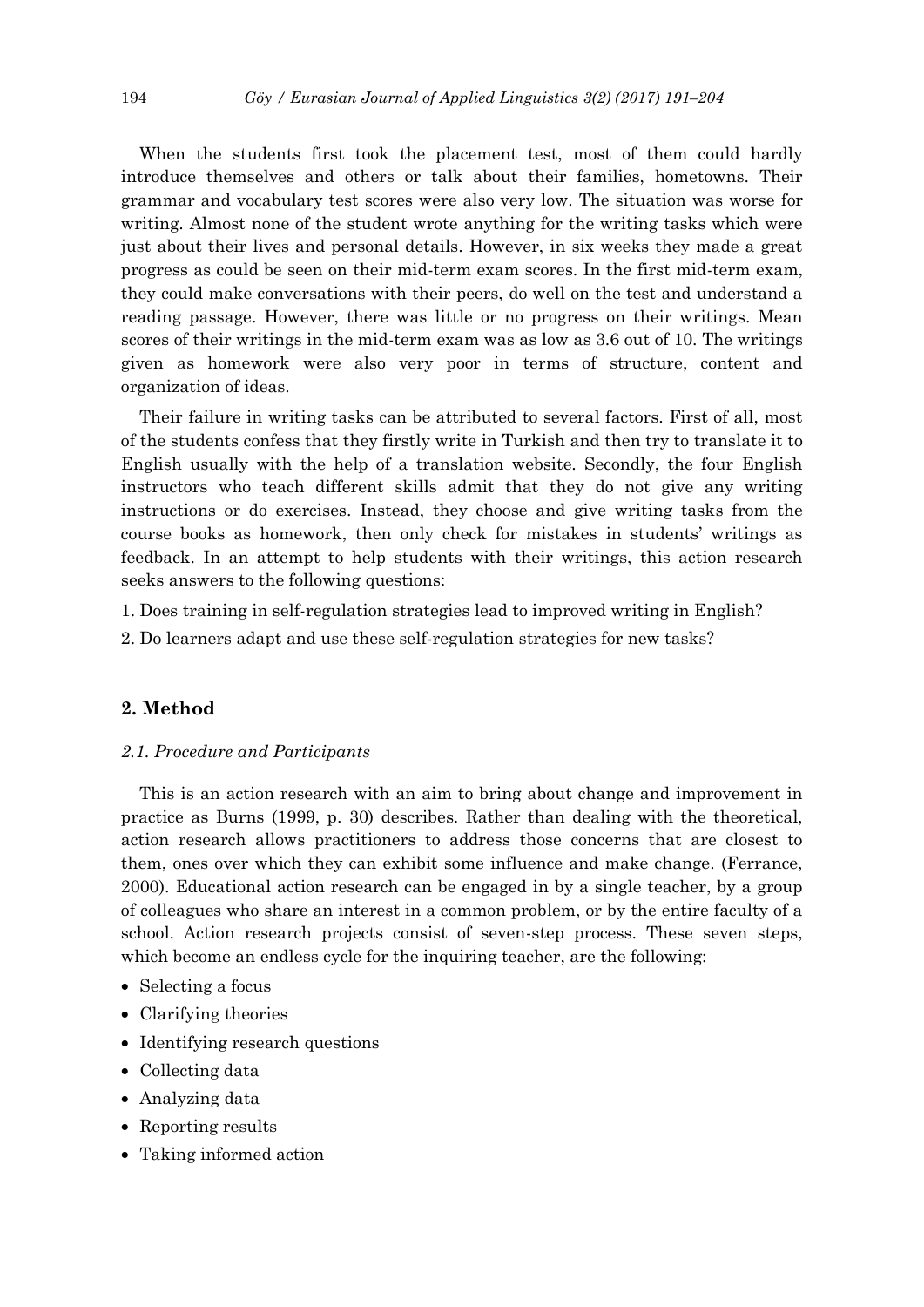In this article, a small-scale action research project was conducted with eighteen undergraduate students who are learning English as a foreign language in an elementary level preparatory class at Amasya University during 2014-2015 school year. The project lasted for three weeks with two-hour classroom interventions each week. The primary aim of the project was to help students improve their writing skills through task-specific instruction on self-regulation strategies.

## *2.2. Data Analysis*

Three cycles of enquiry and reflection were carried out, in which one cycle influenced the next. In these cycles of investigation, it was expected that students would be able to use writing strategies more effectively and write better-structured opinion essays with higher motivation and self-regulation skills. Data were collected through various resources such as students' task diaries, a self-regulation strategy questionnaire, organizing sheets, self-checklists, reflections and class discussions and interviews.

|  |  |  | Table 1. Data collection procedures during the cycles of the action Research |  |  |  |  |  |  |  |
|--|--|--|------------------------------------------------------------------------------|--|--|--|--|--|--|--|
|--|--|--|------------------------------------------------------------------------------|--|--|--|--|--|--|--|

| Cycle 1                                                                            | Data                          |  |  |  |  |
|------------------------------------------------------------------------------------|-------------------------------|--|--|--|--|
| The intervention: 2 hour self-regulated learning                                   | <b>Student Dairies</b>        |  |  |  |  |
| strategies instruction                                                             | Writings                      |  |  |  |  |
|                                                                                    | Self-evaluating questionnaire |  |  |  |  |
| Cycle 2                                                                            | Data                          |  |  |  |  |
| The intervention: 2-hour self-regulated learning                                   | Self-checklist.               |  |  |  |  |
| strategies instruction, writing strategies, Modelling, more<br>interesting topics. | Writings.                     |  |  |  |  |
| Cycle 3                                                                            | Data                          |  |  |  |  |
| The intervention: 1-hour Class discussions about<br>strategies.                    | Reflections                   |  |  |  |  |

# **3. Results**

The results of the data were analyzed and discussed within each cycle.

#### *3.1. Cycle 1*

The research started with a short class discussion in the class about how the students studied on their writing homework and how they perceived their efforts and progress and class notes were taken. Almost all of the students accepted that they used translation websites to do their homework and the main reason was that it was easier and they did not feel that they could write well enough in English. So, they first wrote in Turkish then translate it to English. However, they were fully aware of that writing via translation websites did not help them at all. This class discussion showed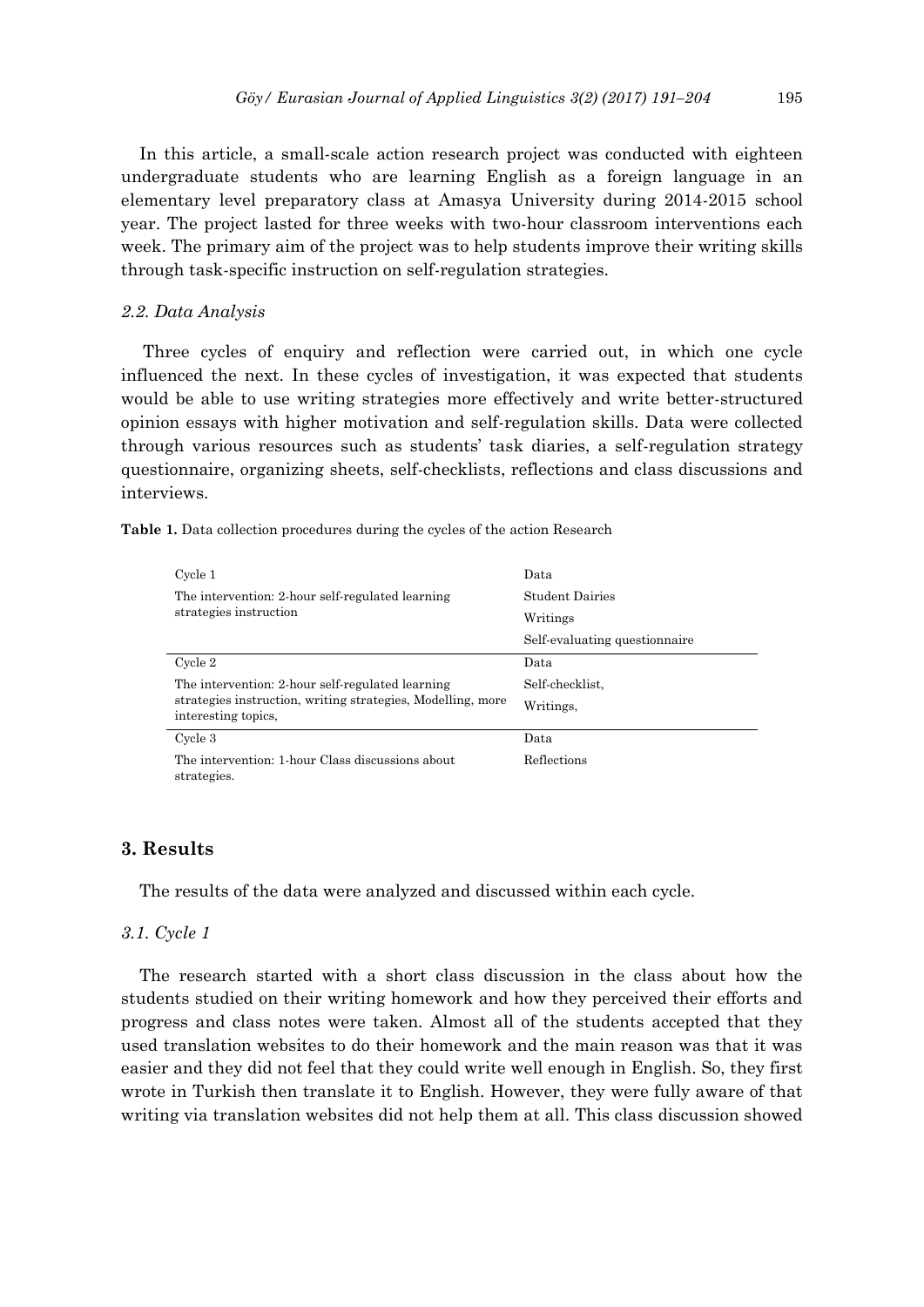they were really willing to learn to write good paragraphs in English but they did not know how.

As the first intervention, in a two-hour class time, students were trained on the steps of self-regulated learning strategies with possible examples and models and their importance was stressed. These steps are:

- Goal-setting and planning
- Seeking information
- Keeping record and monitoring
- Environmental structuring
- Organizing and transforming
- Rehearsing and memorizing
- Self-consequating
- Seeking social-assistance
- Reviewing records and revising
- Self-evaluating

After strategy-instruction, a sample opinion essay (Appendix D) was handed out and analyzed with a focus on some writing strategies as well such as brainstorming, organizing ideas with a mind map, outlining, sentence structuring and revising. The students were also given notice of L1 use illustrating the results of bad translation and how they could benefit from their native language. Then students were assigned an opinion essay writing task on various topics written on a sheet including writing steps taught and a mind map. They were grouped into four to have classroom discussions about their work. They were supposed to write their essays in four days and on the fourth day they had classroom discussion to talk about their works and reflect on each other's essays. They were also asked to write a task-diary in L1 in which they wrote about their efforts and feeling about the task and whatever they did for it. Then they submitted their essays and diaries two days after they made their final changes according to their peers' reflections.

As the main objective of the research is to see how training on self-regulation strategies will affect their writing skills, firstly we looked at the students' diaries to see if they used these strategies or not. In their diaries and post-writing reflections, there were some important points that need attention for the next step. In general,

- Students did planning and research. They tried to get help from their friends.
- They found the task very difficult and they lost their motivation. Their self-efficacy beliefs were quite low as they thought they had not enough linguistic knowledge to write these essays.
- When they had difficulty in writing English, they returned to write in Turkish and translate.
- Class discussions helped them revise their essays and see some of their mistakes.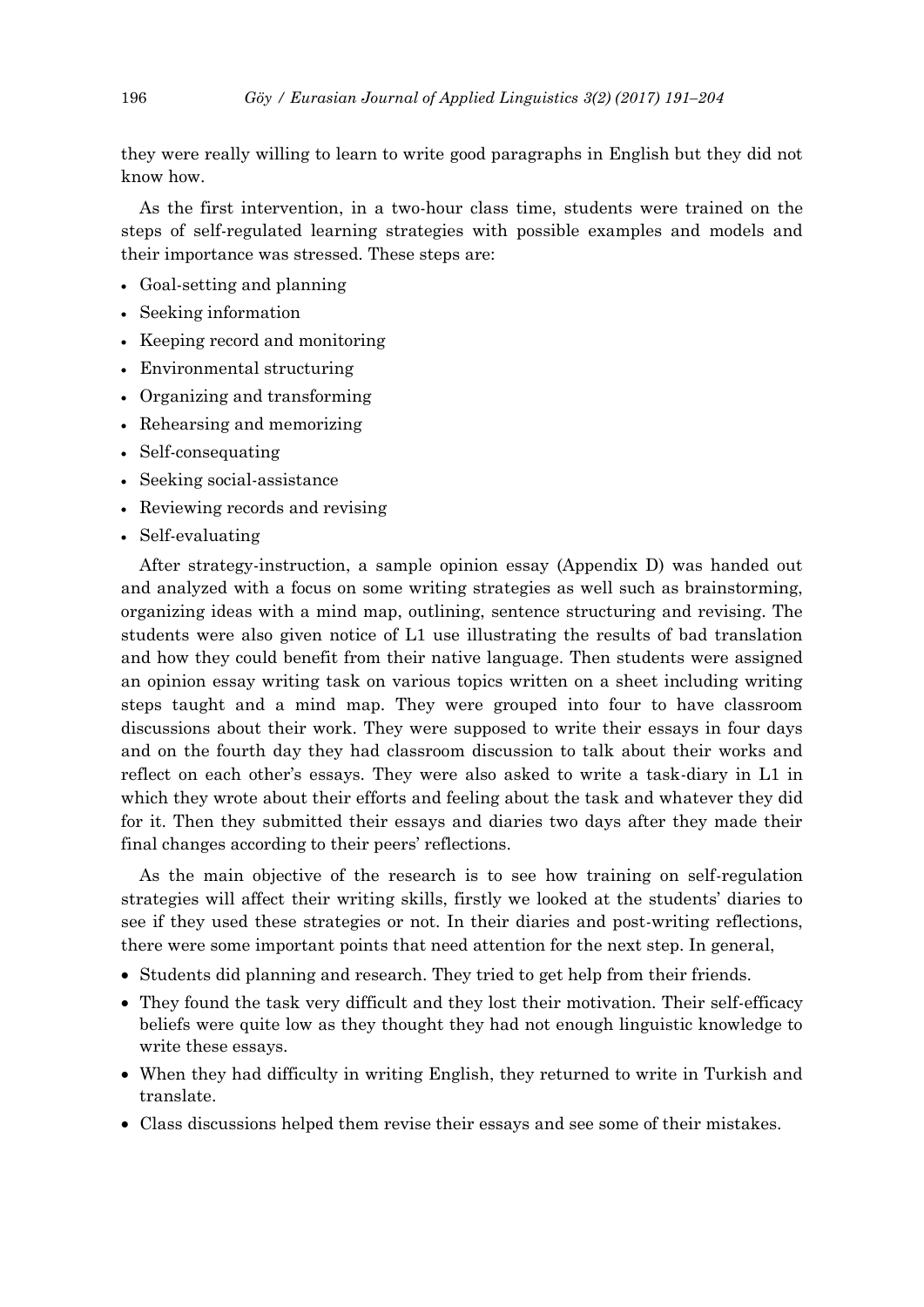- They complaint that they did not do any writing in the classroom and did not know how to do it.
- They wanted to write about more interesting topics.
- Writing mean scores were improved to 6,2 / 20 with a %31,3 increase.

Overall, it is clear that students tried to use some of the strategies taught. However metacognitive aspects of self-regulation like goal setting, planning and self-evaluating were not common strategies. Also, students had a really big problem with organizing and sentence structuring in English. It was upsetting that some of the students did not give up translation and submitted their translated writings without using any self-regulation strategies.



**Figure 1.** Self-regulated learning strategies used in Cycle 1

#### *3.2. Cycle 2*

After discovering that although students tried to use self-regulation learning strategies, they could not use these strategies effectively. So, the second cycle of the project continued with more instruction on self-regulation strategies and by taking students' demands into account, a sample essay was written on the board.

Firstly, a brainstorming activity was done about the topic by drawing a mind map. After talking about how to organize ideas, use dictionaries to choose the right word, sentence structuring and how to write without translating, a sample paragraph was written by using strategies instructed. They were more convinced that without translating they could write easy paragraphs by planning well and using these strategies. Then students were again assigned to write an opinion essay on a topic they chose among more interesting topics written on the sheet they were handed. But this time they were also asked to follow the steps on the sheet (Appendix C) and tick the strategies they used while doing the task.

As seen on the figure, more students used target strategies to complete the writing task as gathered from their checklists. What is encouraging is that the students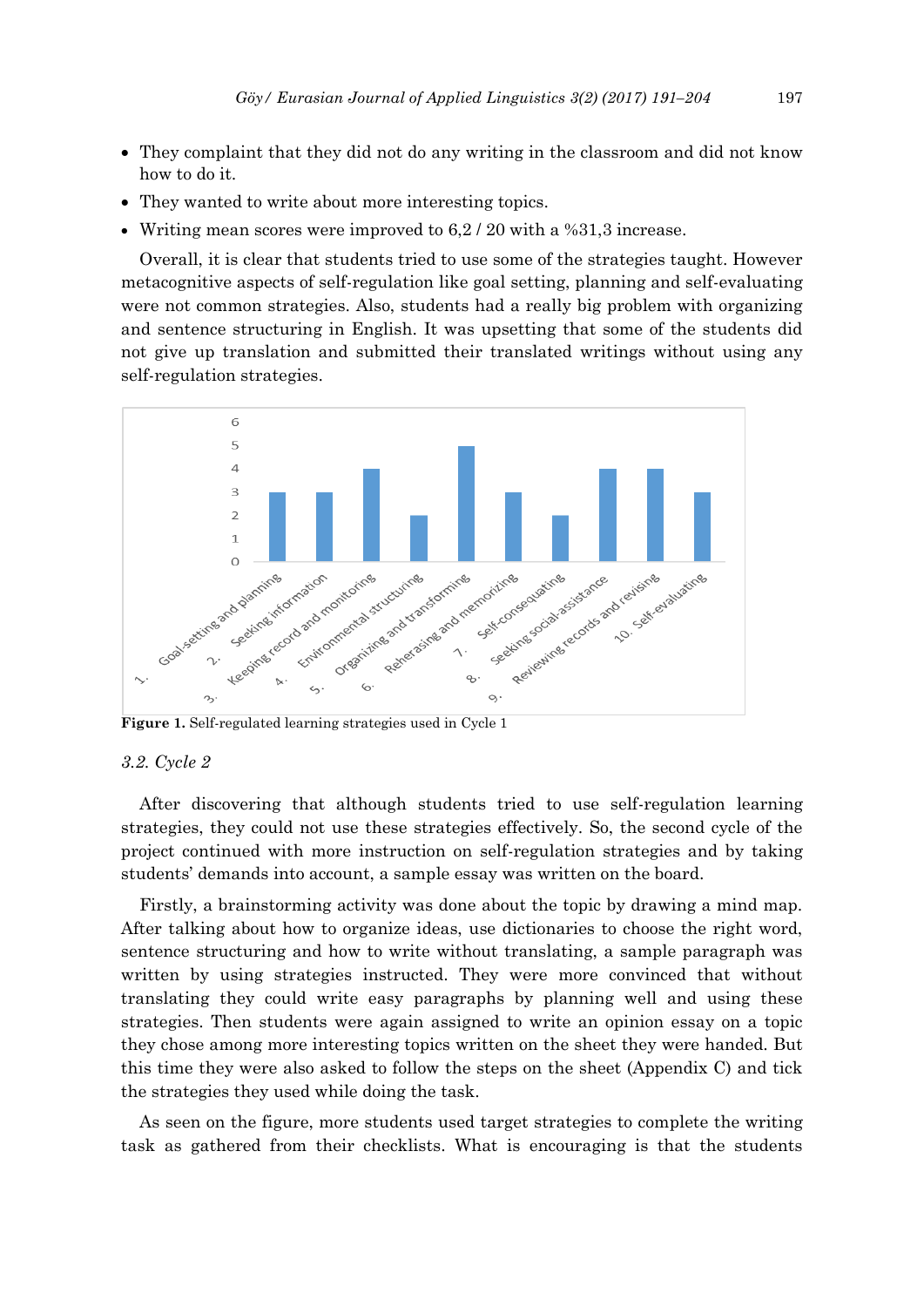handed in highly improved articles in terms of organization of ideas and content as they used more self-regulation. Mean scores of wring tasks were 9,3 with a %46,9 percent increase. However, they still had problems with sentence structuring, which needs further attention.



**Figure 2.** Self-regulated learning strategies used in Cycle 2

#### *3.3. Cycle 3*

After the first two cycles of the project, the aim of the third cycle was to see if students would use self-regulation strategies without any further instruction and guidance. Therefore, Cycle 3 started with the assignment of a new writing task. After they handed out their essays, they were asked to write a reflection on this process. Some common entries from the reflections showed that;

- Students' self-efficacy beliefs changed into that if they study well they could write really good paragraphs without Google Translate.
- They felt more motivated and autonomous.
- Writing scores were higher.
- They started to learn from their mistakes.
- Even without instruction most of the students continued to use some self-regulation strategies.
- They believed that when they did good planning, researching and checking, they wrote better paragraphs and that now they knew better how to form their opinions and turn them into writings.
- Mean scores of writing tasks were similar to the previous cycle, as 8,9.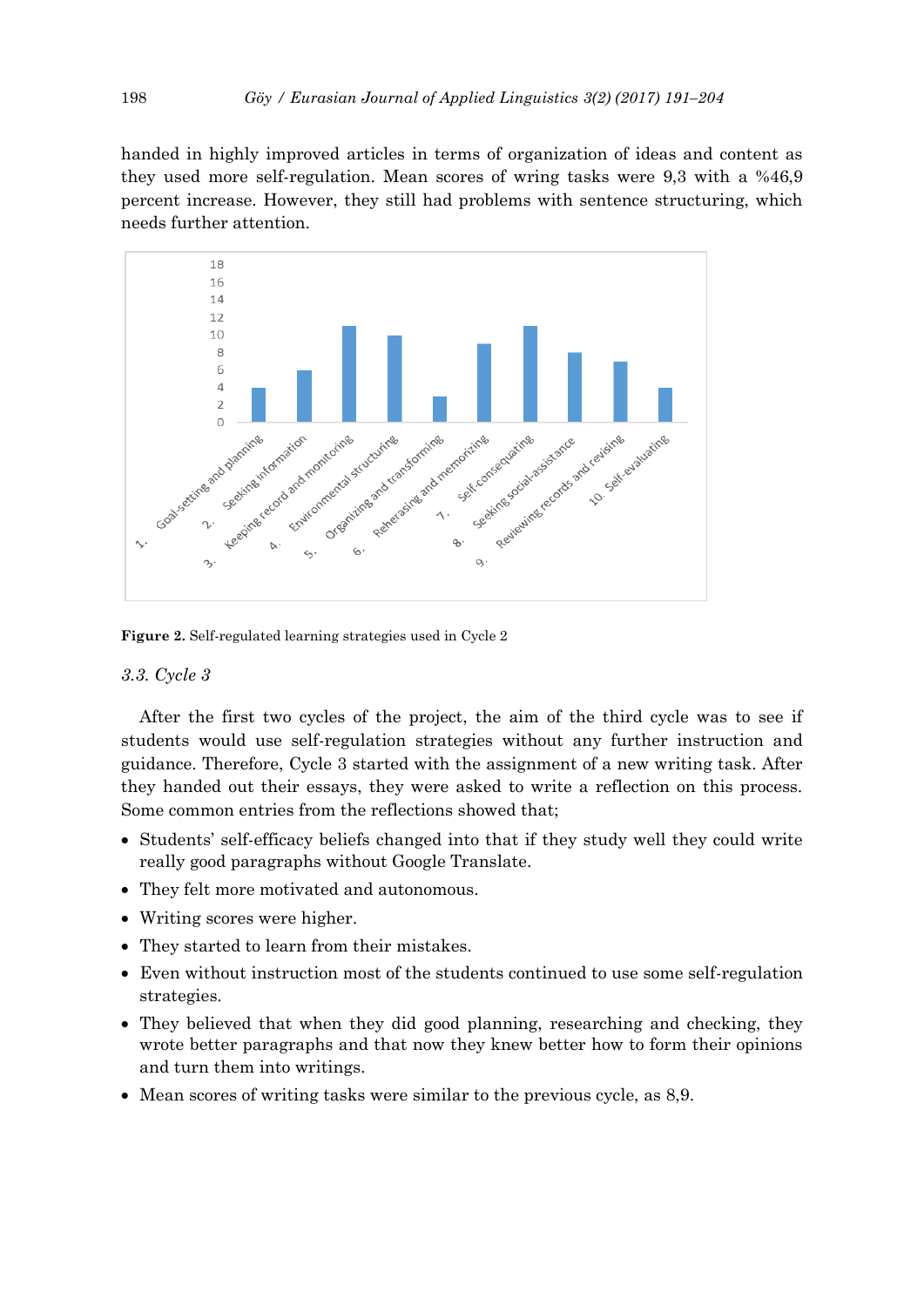# **4. Discussion and Conclusion**

The present study was an action research project which lasted for three weeks in three cycles. The purpose of the project was to develop self-regulation strategies of learners and therefore to gain improvement in their writing skills. In the first two cycles, students were instructed about self-regulated learning strategies and asked to use them while doing their writing tasks. In the third cycle, the focus was on the students who failed to write their essays and their opinions were taken.

As an answer to the research questions, the project yielded some positive outcomes in learners' self-regulation skills and writings, but they still needed more improvements in their writings especially in terms of sentence structuring and linguistic inefficiencies, which shows that further actions are needed but it was out of the scope of this research. While some learners who had not often exercised any selfregulation skills previously started to plan and monitor and seek help from friends for a writing task, others who were familiar with these skills improved their organizing, revising and evaluating skills. At the beginning, their self-efficacy beliefs were quite low and they did not have any motivation to try. They had believed that they were poor writers and did not have enough linguistic knowledge to write better essays. Through the SRL instructions, modeling, planning, peer support and reflections, they became more eager to use whatever they have just learnt instead of just writing in Turkish and translating online. Besides, the quality of their essays improved significantly within the course of actions. This conclusion is in line with Hammann's statement (2005) that with an effective strategy instruction, students will attribute their writing difficulties to the lack of appropriate strategy use rather than the lack of the writing ability. When they believed that they could learn to learn, they became more encouraged to try harder instead of just giving up because they did not have the "gift."

The study was limited to three weeks of intervention with a small number of participants. The only focus of the research was on writing performances and students' backgrounds, individual factors and motivational impacts which are highly related with SRL strategies (Zimmerman, Bandura, & Martinez-Pons, 1992) were not taken into considerations. Many further studies need to be carried out to understand long-term effects of SRL strategy instruction for different language skills for EFL learners. Still the findings of the research remarked some important key points. Firstly, instructors should be aware of that students' failures may be not because of their lack of knowledge but their inappropriate strategy use and helping them to be aware of their potentials would provide them with more self-efficacy beliefs and motivation, in turn higher academic achievements. In other words, instructors should incorporate writing strategy instruction in their classes by supporting self-regulation, encouraging goalsetting and scaffolding (Hammann, 2005; Wang, Quach & Rolston, 2009). Secondly, instructors need to monitor students' SRL practices regularly to help them adapt and improve these newly learnt strategies continuously for their own further studies. Finally, reflective practices of instructors focusing on difficulties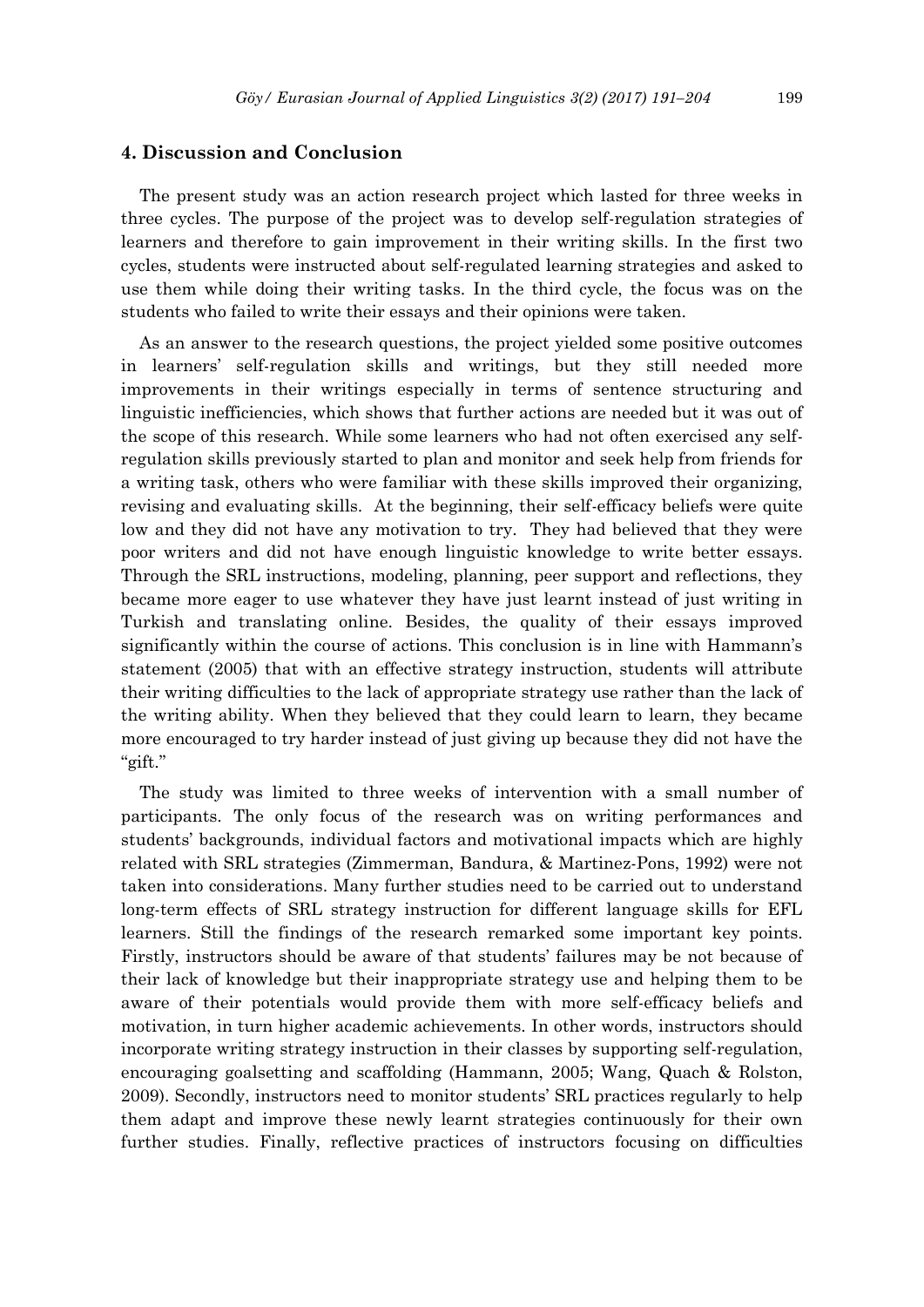learners face while processing new language skills may be helpful to find solutions to change their own instructional techniques through such action research based on theoretical knowledge.

Overall, the results of the research indicate that with continuous instruction and feedback, learners would be able to improve their ability to self-regulate for a writing task and that increased strategy use would yield better engagement in writing, therefore as their linguistic knowledge improves, they will be better engaged in writing. However, the first emphasis should be on increasing learners' motivation and their beliefs that they can do better if they develop self-regulation skills.

## **References**

- Boekaerts, M., & Corno, L. (2005). Self-regulation in the classroom: A perspective on assessment and intervention. *Applied Psychology: An International Review*, *54*(2), 199-231.
- Burns, A. (1999). *Collaborative action research for English language teachers.* Cambridge: Cambridge University Press.
- Cleary, T. J., & Zimmerman, B. J. (2004). Self-regulation empowerment program: A schoolbased program to enhance self-regulated and self-motivated cycles of student learning. *Psychology in the Schools*, *41*, 537-550.
- Ferrance, E. (2000). *Action Research. Themes in Education*. Northeast and Islands Regional Educational Laboratory at Brown University. USA.
- Graham, S., Harris, K. R., & Mason, L. (2004). Improving the writing performance, knowledge, and self-efficacy of struggling young writers: The effects of selfregulated strategy development. *Contemporary Educational Psychology*, *30*, 207-241.
- Hammann, L. (2005). Self-regulation in academic writing tasks. *International Journal of Teaching and Learning in Higher Education, 17*(1), 15-26.
- Huang, S. C., & Chang, S. F. (1998). Self-efficay in learners of English as a second language: Four examples. *Journal of Intensive English Studies, 12*, 23-40.
- Nguyen, L. T. C., & Gu, Y. (2013). Strategy-based instruction: A learner-focused approach to developing learner autonomy*. Language Teaching Research*, *17*(9).
- Nyikos, M., & Oxford, R. (1993). A factor analytic study of language-learning strategy use: Interpretations from information-processing theory and social psychology. *The Modern Language Journal, 77*, 11-22.
- O'Malley, J. M. (1987). The effects of training in the use of learning strategies on learning English as a second language. In A. Wenden, & J. Rubin (Eds.), *Learner strategies in language learning* (pp. 71- 84). Englewood Cliffs, NJ: Prentice/Hall International.
- Paris, S. G., & Paris, A. H. (2001). Classroom applications of research on self-regulated learning. *Educational Psychologist, 36*, 89-101.
- Pintrich, P. R. (2000). The role of goal orientation in self-regulated learning. In M. Boekaerts, P. R. Pintrich, & M. Zeidner (Eds.), *Handbook of selfregulation* (pp. 452-502). New York: Academic Press.
- Schunk, D. H., & Ertmer, P. A. (2000). Self-regulation and academic learning: Self-efficacy enhancing interventions. In M. Boekaerts, P. R. Pintrich, & M. Zeidner (Eds.), *Handbook of self-regulation* (pp. 631-650). New York: Academic Press.
- Tonks, S. M., & Taboada, A. (2011). Developing self-regulated readers through instruction for reading engagement. In B. J. Zimmerman, & D. H. Schunk (Eds.), *Handbook of selfregulation of learning and performance* (pp. 173-186). New York: Routledge.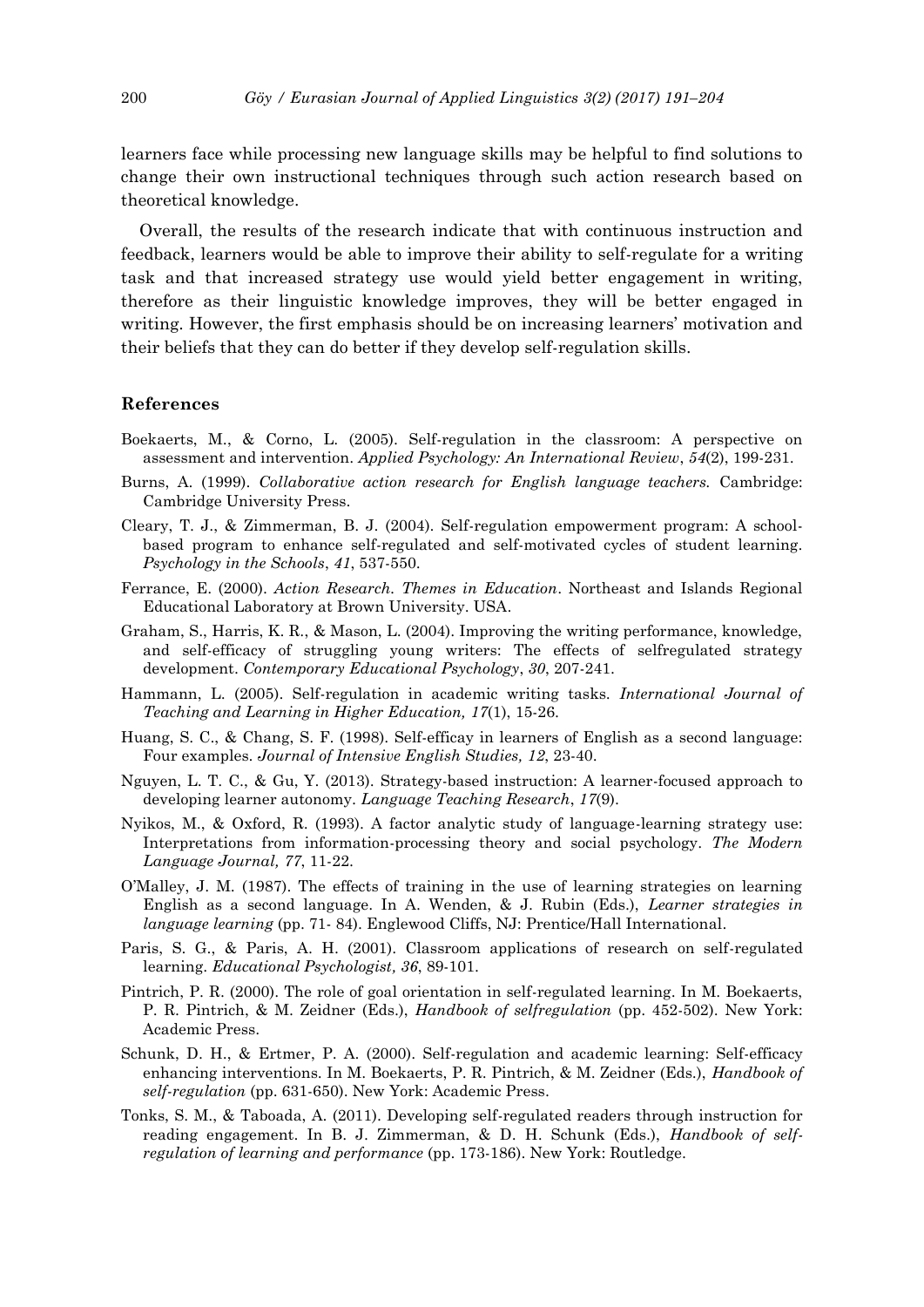- Travers, N. L., & Sheckley, B G. (2000). *Changes in students' self-regulation based on different teaching methodologies.* Paper presented at the 40th Association for Institutional Research Forum, Information for the Next 100 Years, Cincinnati, Ohio: May 21 - May 24, 2000.
- Wang, C., Quach, L., & Rolston, J. (2009). Understanding English language learners' selfregulated learning strategies: Case studies of Chinese children in U.S. classrooms and home communities. In C. C. Park, R. Endo, S. J. Lee, & X. L. Rong (Eds.), *New perspectives on Asian American parents, students, and teacher recruitment* (pp.73-99). Charlotte, NC: Information Age Publishing.
- Wolters, C. A., Pintrich, P. R., & Karabenick, S. A. (2003). *Assessing academic self-regulated learning.* For Indicators of Positive Development Conference.
- Wood, R., Bandura, A., & Bailey, T. (1990). Mechanisms governing organizational performance in complex decision-making environments. *Organizational Behavior and Human Decision Processes,* 46, 181-201.
- Yavuz, D., & Genc, A.B. (1998). *Flexibility of setting up a writing unit at YADIM,* Unpublished Action Research Study. Çukurova University, Adana, Turkey.
- Zimmerman, B. (2008). Investigating self-regulation and motivation: Historical background, methodological developments, and future prospects. *American Educational Research Journal, 45*(1), 166-183.
- Zimmerman, B. J., & Risemberg, R. (1997). Becoming a self-regulated writer: A social cognitive perspective. *Contemporary Educational Psychology*, *22*, 73-101.
- Zimmerman, B. J., Bandura, A., & Martinez-Pons, M. (1992). Self-motivation for academic attainment: The role of self-efficacy beliefs and personal goal setting. *American Educational Research Journal, 29,* 663-676.
- Zimmerman, B. J., Bonner, S., & Kovach, R. (1996). *Developing self-regulated learners: Beyond achievement to self-efficacy*. Washington, DC: American Psychological Association.
- Zimmerman, B., J. (1986). Development of self-regulated learning: Which are the key subprocesses? *Contemporary Educational Psychology*, *16*, 307-313.
- Zimmerman, B., J. (1989). A Social cognitive view of self-regulated academic learning. *Journal of Educational Psychology, 81*(3), 329-339.
- Zimmerman, B.J., & Martinez-Pons, M. (1986). Development of a structured interview for assessing student use of self-regulated learning strategies*. American Educational Research Journal, 23*, 614-628.

#### **Appendix A.**

#### **Self-regulated Learning Strategies Taught (Zimmerman, 1989)**

Categories/Strategies Definitions

#### 1. Self-evaluating

Statements indicating student-initiated evaluations of the quality or progress of their work; e.g., "I check over my work to make sure I did it right."

2. Organizing and transforming

Statements indicating student-initiated overt or covert rearrangement of instructional materials to improve learning; e.g., "I make an outline before I write my paper."

3. Goal-setting and planning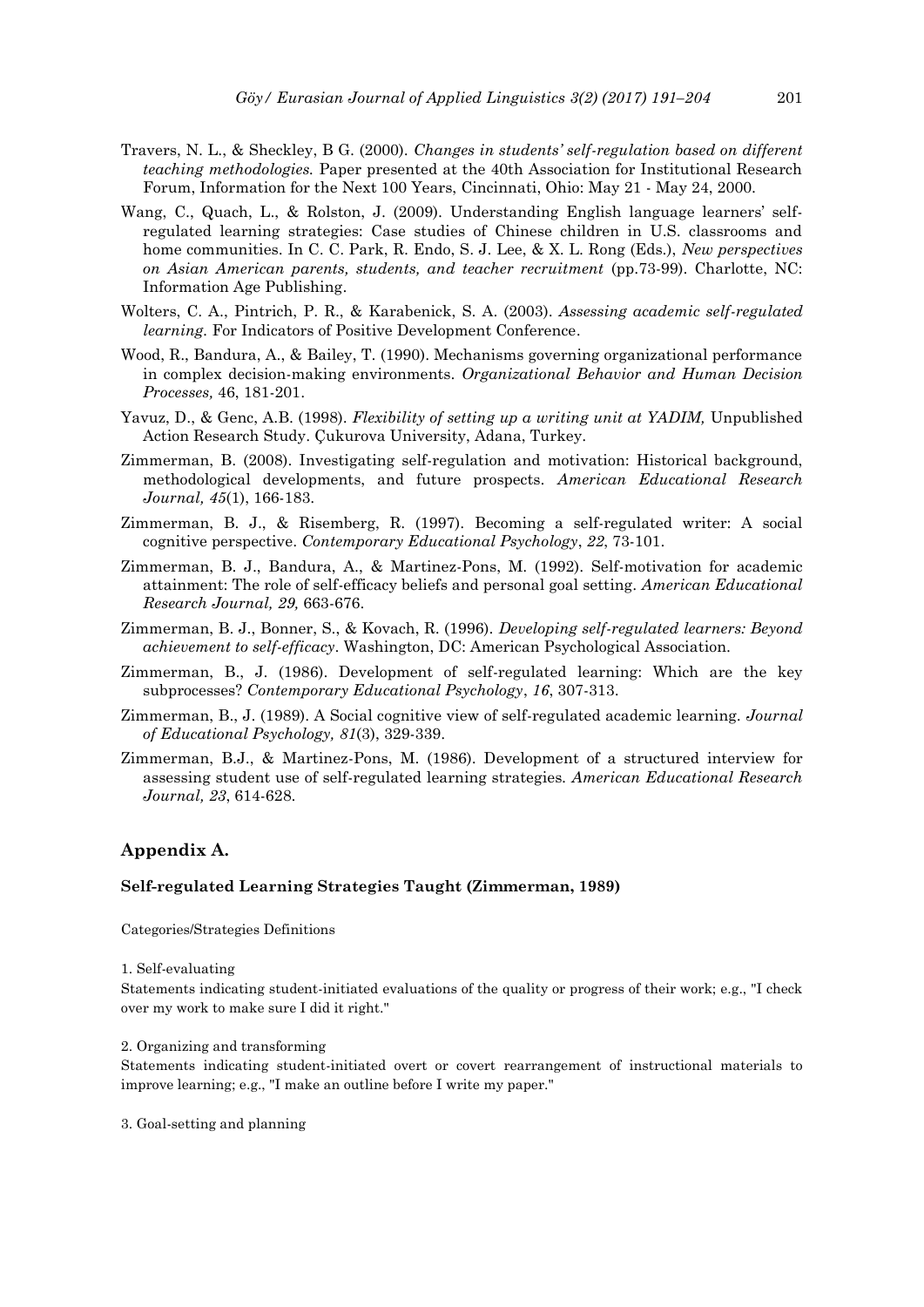Statements indicating students1 setting of educational goals or suhgoals and planning for sequencing, timing, and completing activities related to those goals; e.g., "First, I start studying two weeks before exams, and I pace myself."

#### 4. Seeking information

Statements indicating student-initiated efforts to secure further task information from nonsocial sources when undertaking an assignment; e.g., "Before beginning to write the paper, I go to the library to get as much information as possible concerning the topic."

#### 5. Keeping records and Monitoring

Statements indicating student-initiated efforts to record events or results; e.g., "I took notes of the class discussions"; "I kept a list of the words I got wrong."

#### 6. Environmental structuring

Statements indicating student-initiated efforts to select or arrange the physical setting to make learning easier; e.g., "I isolate myself from anything that distracts me"; "I turned off the radio so I can concentrate on what I am doing.1\*

#### 7. Self-consequating

Statements indicating student arrangement or imagination of rewards or punishment for success or failure; e.g., uIf I do well on a test, I treat myself to a movie."

#### 8. Rehearsing and memorizing

Statements indicating student-initiated efforts to memorize material by overt or covert practice; e.g., "In preparing for a math test, I keep writing the formula down until I remember it."

#### 9. Seeking social assistance

Statements indicating student-initiated efforts to solicit help from peers, teachers, and adults; e.g., "If I have problems with math assignments, I ask a friend to help."

#### 10. Reviewing records

Statements indicating student-initiated efforts to reread notes, tests, or textbooks to prepare for class or further testing; e.g., "When preparing for a test, I review my notes."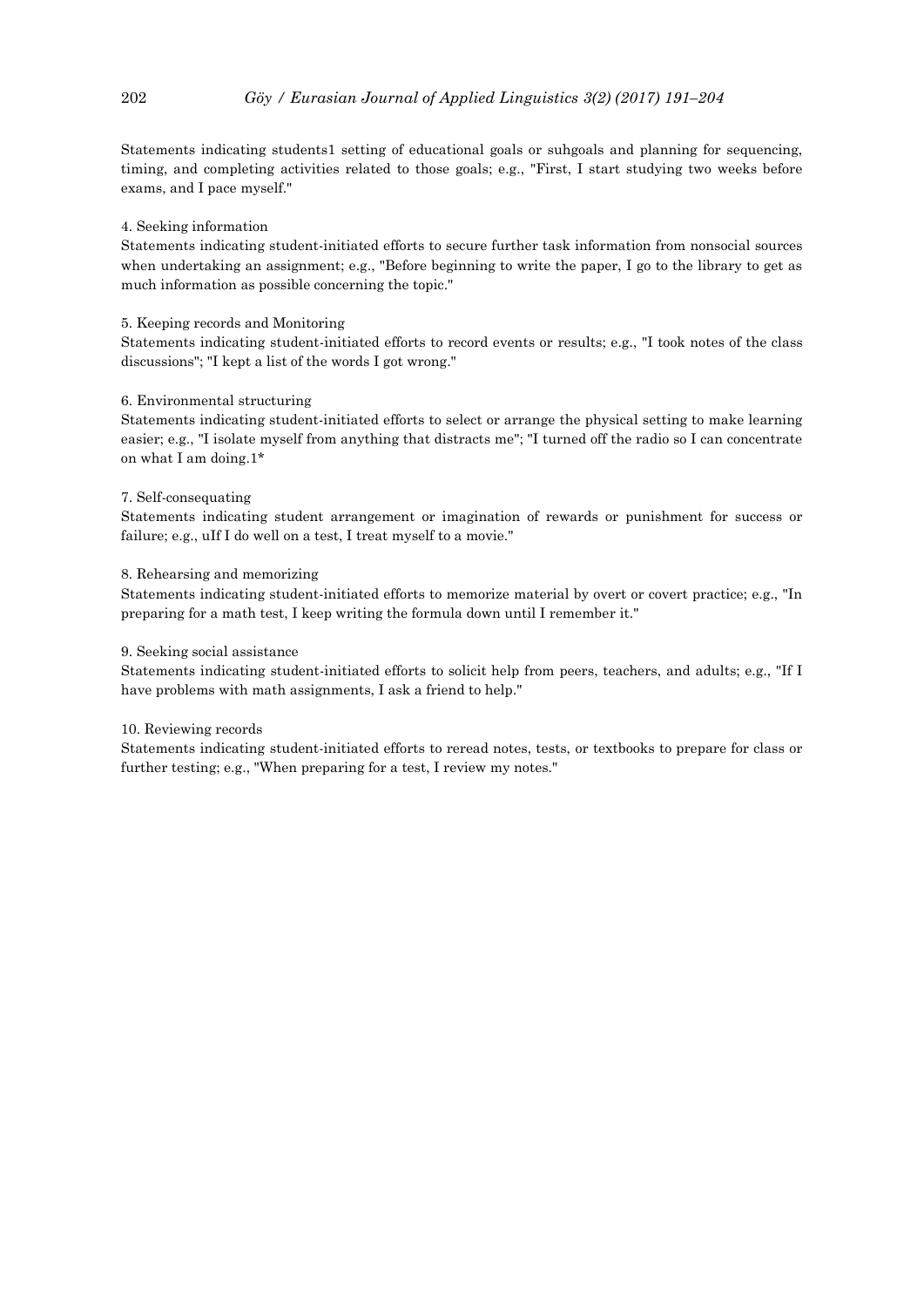# **Appendix B. Paragraph Organizing Sheet (Cycle 1)**